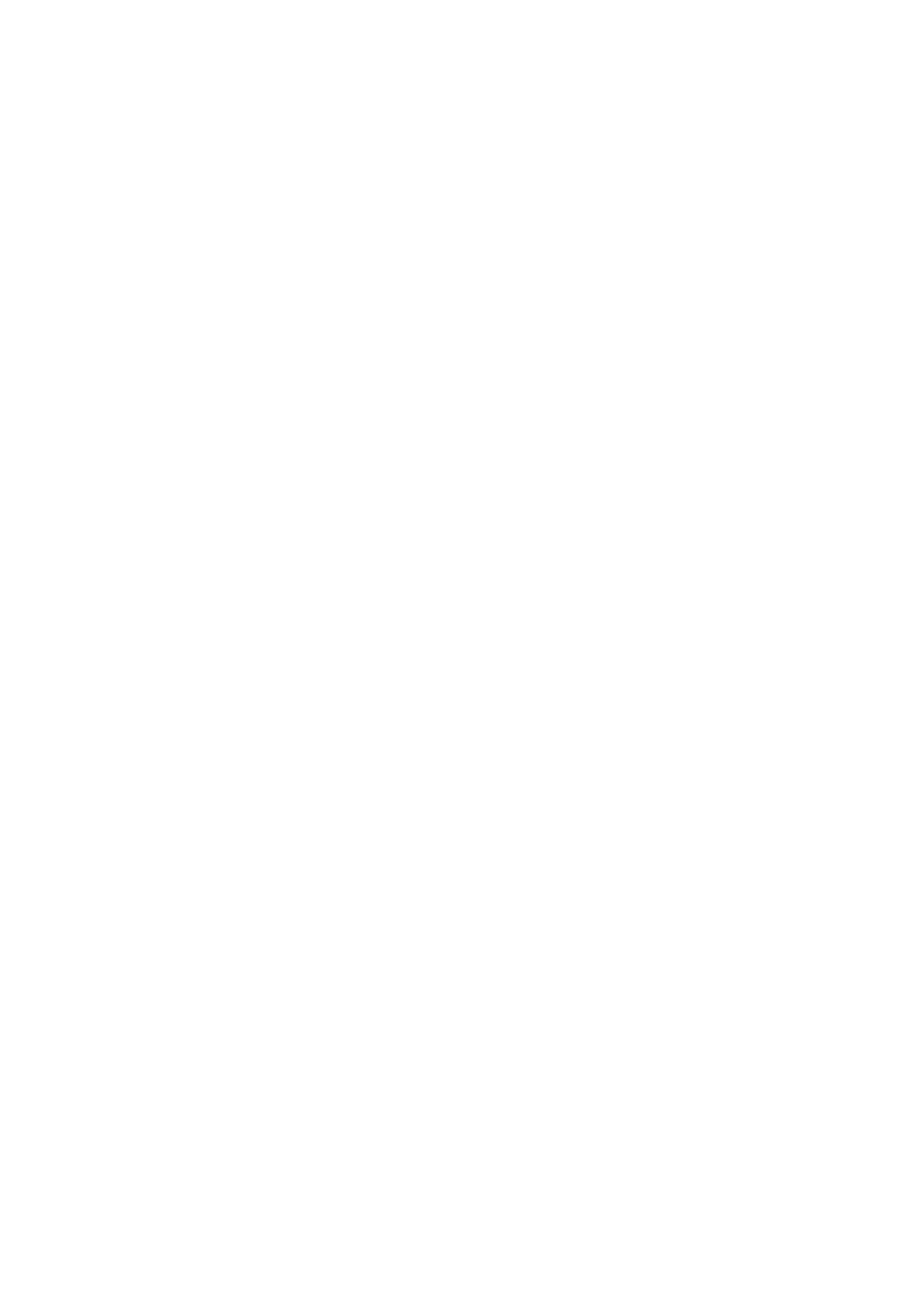# <u>KAINE</u>

Issue 4 (18), 2019

### **EU as a Peacebuilder**

**Editors**

Dr. Hanna Shelest Dr. Mykola Kapitonenko

### **Publisher:**

Published by NGO "Promotion of Intercultural Cooperation" (Ukraine), Centre of International Studies (Ukraine), with the financial support of the Representation of the Friedrich Ebert Foundation in Ukraine.

**UA: Ukraine Analytica** is the first Ukrainian analytical journal in English on International Relations, Politics and Economics. The journal is aimed for experts, diplomats, academics, students interested in the international relations and Ukraine in particular.

### **Contacts:**

website: http://ukraine-analytica.org/ e-mail: Ukraine\_analytica@ukr.net Facebook: https://www.facebook.com/ ukraineanalytica Twitter: https://twitter.com/UA\_Analytica

The views and opinions expressed in articles are those of the authors and do not necessarily reflect the position of UA: Ukraine Analytica, its editors, Board of Advisors or donors.

### **ISSN 2518-7481**

500 copies

### **BOARD OF ADVISERS**

*Dr. Dimitar Bechev* (Bulgaria, Director of the European Policy Institute)

*Dr. Iulian Chifu* (Romania, Director of the Conflict Analysis and Early Warning Center)

*Amb., Dr. Sergiy Korsunsky* (Ukraine, Director of the Diplomatic Academy under the Ministry of Foreign Affairs of Ukraine)

*Dr. Igor Koval* (Ukraine, Rector of Odessa National University by I.I. Mechnikov)

*Amb., Dr. Sergey Minasyan* (Armenia, Ambassador Extraordinary and Plenipotentiary of Armenia to Romania)

*Marcel Röthig* (Germany, Director of the Representation of the Friedrich Ebert Foundation in Ukraine)

*James Nixey* (United Kingdom, Head of the Russia and Eurasia Programme at Chatham House, the Royal Institute of International Affairs)

*Dr. Róbert Ondrejcsák* (Slovakia, State Secretary, Ministry of Defence)

*Amb., Dr. Oleg Shamshur* (Ukraine, Ambassador Extraordinary and Plenipotentiary of Ukraine to France)

*Dr. Stephan De Spiegeleire* (The Netherlands, Director Defence Transformation at The Hague Center for Strategic Studies)

> *Ivanna Klympush-Tsintsadze* (Ukraine, Head of the Parliamentary Committee on European Integration)

*Dr. Dimitris Triantaphyllou* (Greece, Director of the Center for International and European Studies, Kadir Has University (Turkey))

*Dr. Asle Toje* (Norway, Research Director at the Norwegian Nobel Institute)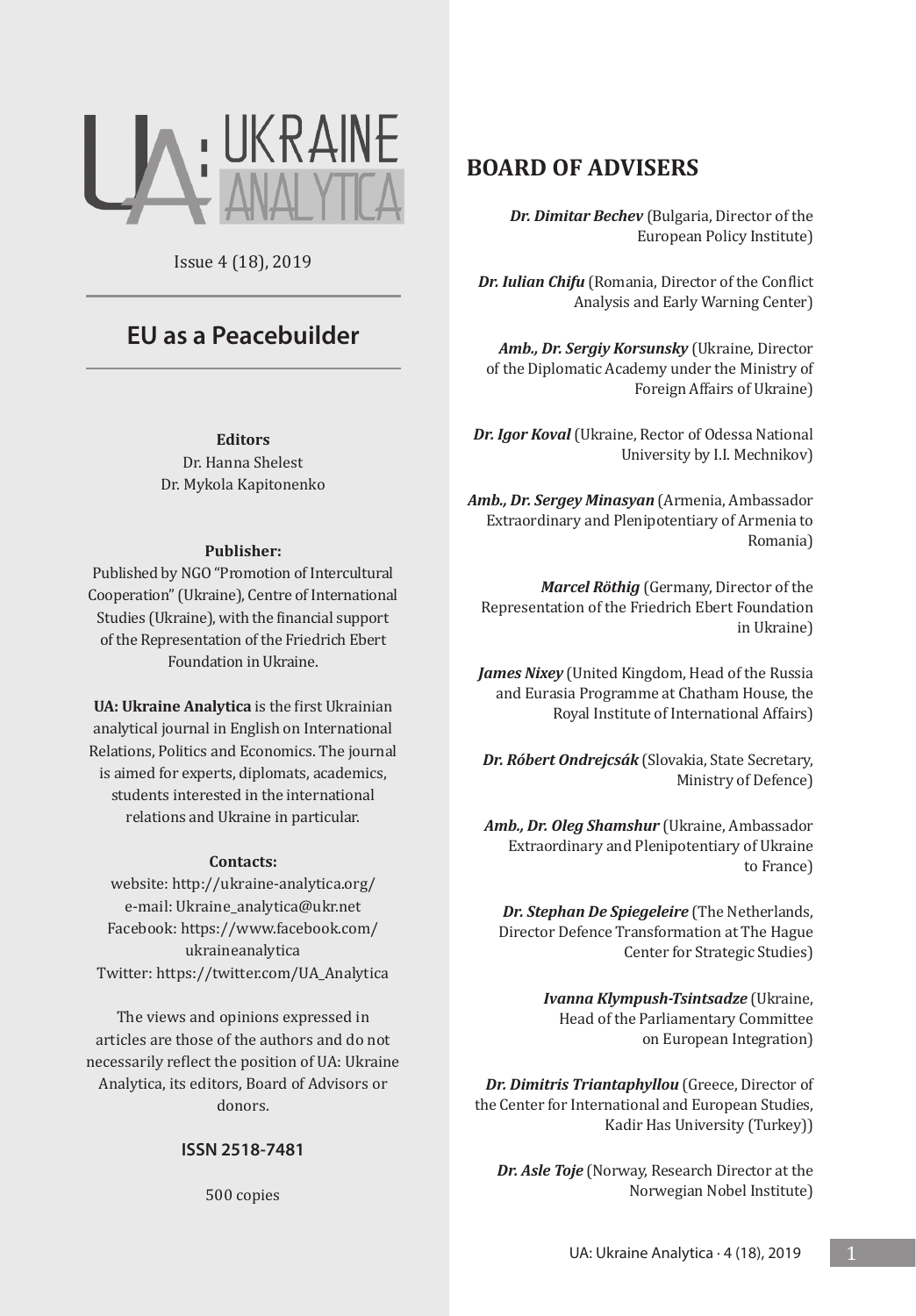# **TABLE OF CONTENTS**

| DIPLOMACY HAS TO BE REINFORCED BY ABILITY TO PROVIDE ALL NECESSARY<br>Interview with Petras Auštrevičius, Member of the European Parliament |
|---------------------------------------------------------------------------------------------------------------------------------------------|
| EU PEACE INITIATIVES IN THE PALESTINIAN-ISRAELI CONFLICT:<br>Anastasiia Gerasymchuk                                                         |
| THE EU AND THE IRANIAN NUCLEAR PROGRAMME: IS VENUS WEAKER<br>Polina Sinovets and Valeriia Gergiieva                                         |
| EU PERSPECTIVES FOR MEDIATION AND PEACEKEEPING IN UKRAINE 21<br>Christine Karelska                                                          |
| <b>BUILDING PEACE THROUGH POLICING? THE EU AND POLICE REFORM</b><br>Stiven Tremaria                                                         |
| AZERBAIJAN'S PROSPECT FOR THE EU'S CSDP PEACE MISSIONS  41<br>Rahim Rahimov                                                                 |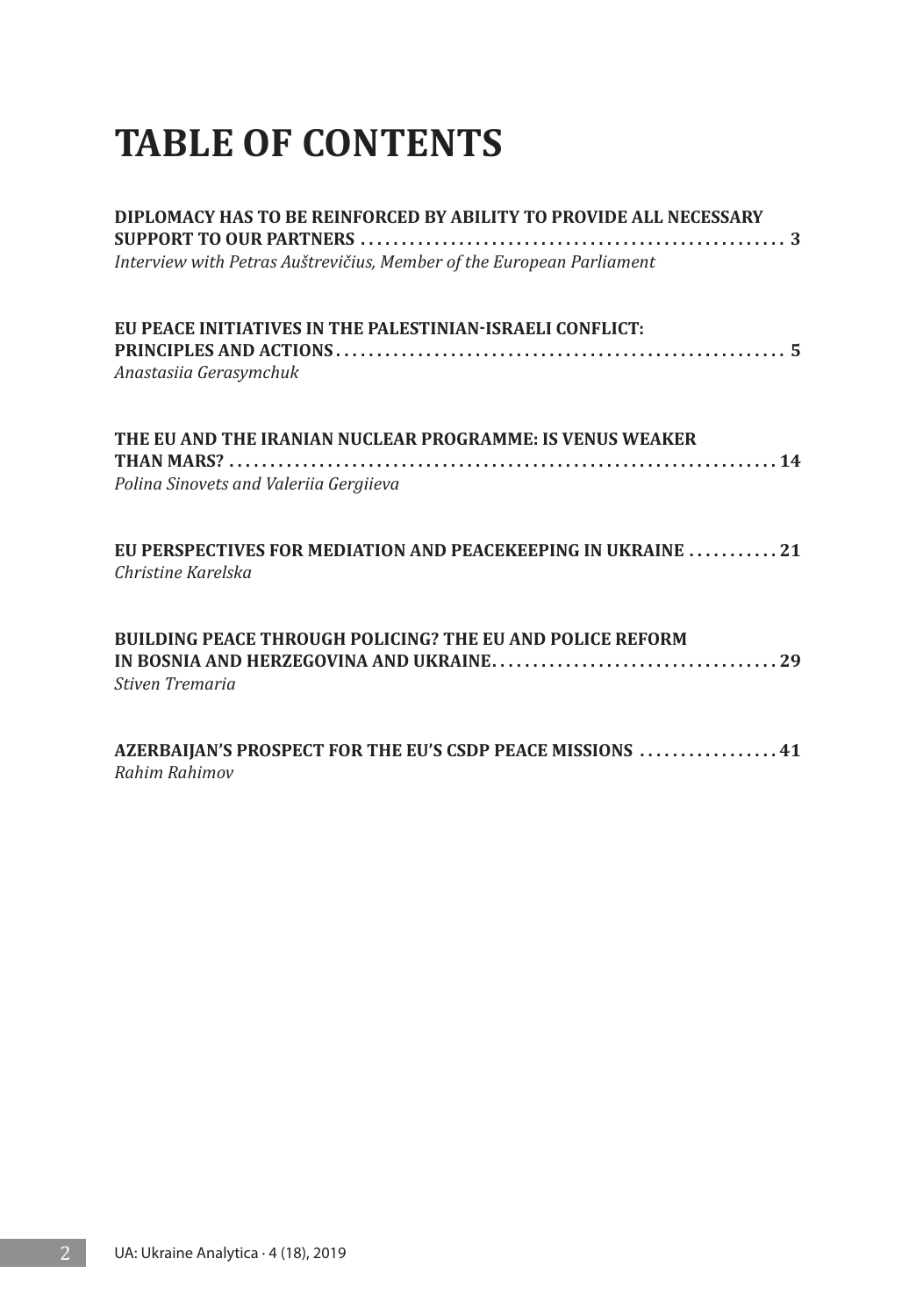## **THE EU AND THE IRANIAN NUCLEAR PROGRAMME: IS VENUS WEAKER THAN MARS?**

#### *Dr. Polina Sinovets*

*Odessa Centre for Nonproliferation Odessa I.I. Mechnikov National University*

### *Valeriia Gergiieva*

*Odessa Centre for Nonproliferation Odessa I.I. Mechnikov National University*

*The article is focused on the role of the EU in resolving crisis around the Iranian nuclear programme. It covers the period starting from 2003, when the Iranian nuclear programme was revealed, and is divided into five stages of the involvement of European states in the Iranian crisis resolution. The fifth stage is still in process and demonstrates the EU attempts to save the Joint Comprehensive Plan of Action after the US withdrawal. One of the current mechanisms mentioned in this article is INSTEX, aimed at trading with Iran bypassing the US sanctions.* 

### **Historical Steps in the Iran-EU Cooperation**

European countries established relations with the Islamic Republic only ten years after the 1979 Iranian Revolution, when Ayatollah Khomeini, the leader of the revolution, died and his successor, Ali Khamenei, started to build up better ties with the world. This led to the establishment of bilateral relations between most of the European capitals and Tehran.

Step by step, Europe became closely involved in cooperation with Iran, having strong interest in the Iranian gas and oil and suggesting a wide variety of goods to the Iranian markets. In the 1990s, the biggest push to the development of the relations between the EU and Iran was given by the policy of Iranian President Khatami, who declared a "dialogue of civilizations" as

one of the state's policy pillars. Therefore, Khatami's years were some of the most fruitful for building up the economic and cultural cooperation between Iran and the European states.

It also has not become a surprise that the role of the EU in crisis resolution around the socalled "Iranian nuclear dossier" has become one of the most relevant. In particular, this century is marked with the significant contrast between the US "hard-line" policy and the European flexible diplomatic approach. In this regard, the Iranian nuclear programme can be considered one of the best illustrations of this tendency. One of the main drivers of the European strategy towards Iran, before and after the nuclear crisis, was the desire to provide an alternative to the US approach, which was focused on isolating and containing the Iranian regime after the revolution. As the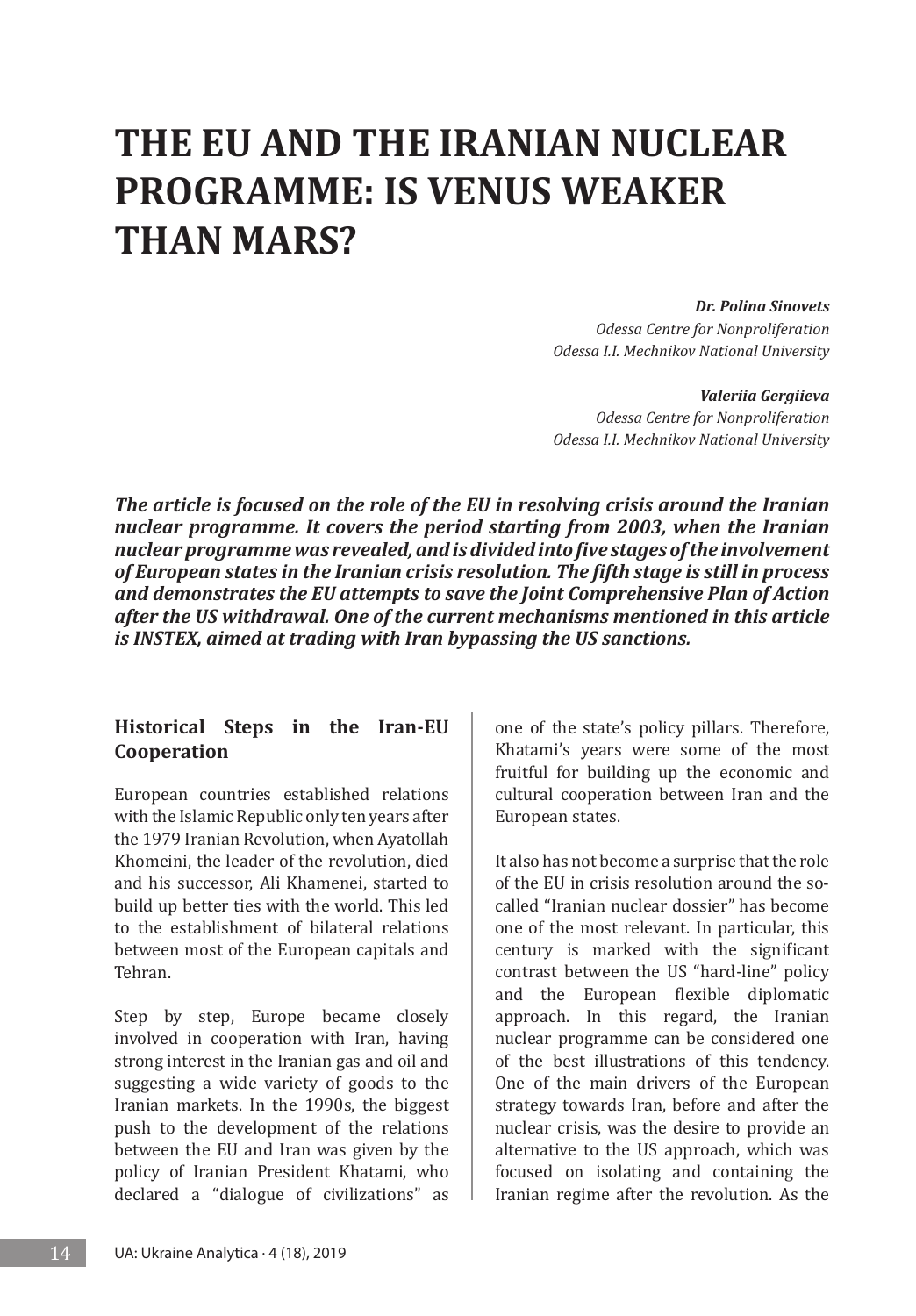EU bases its diplomacy towards Tehran on dialogue rather than coercion nowadays as well, this causes serious transatlantic tensions, similar to the 1990s and early 2000s.1

To some extent, it is possible to say that even the deterioration caused by the discovery (by the IAEA) of Iran's undeclared nuclear facilities did not have a direct impact on cooperation with Iran. Contrary to the US policymakers, who at once connected the Iranian nuclear programme with aggressive intentions of the state, the Europeans tried to use the maximum of their diplomatic influence to settle the problem peacefully and with minimum damage for all sides. In particular, there were the "Big Three" – the United Kingdom, France, and Germany – who took an active part in mediation between the US and Iran. To make the discussion more clear, we suggest dividing the crisis around the Iranian nuclear dossier into five stages.

The first stage lasted between 2003, when the Iranian nuclear activity was discovered, and 2005, when the Security Council started to adopt resolutions as to the Iranian nuclear case.

The second stage covers the time between 2005 and 2010, when the negotiations with Iran had a more or less stable character as to the relations with the P5+1 (the main negotiators on the Iranian nuclear dossier consist of the permanent members of the UN Security Council + Germany).

The third stage lasted between 2010 and 2015, when the EU imposed comprehensive sanctions on Iran and the negotiations on the Joint Comprehensive Plan of Action (JCPOA) ended with the nuclear deal.

The fourth stage covers 2015-2018, when the JCPOA came into force and then declined as a result of the US withdrawal.

Finally, we are in the fifth stage of the process, which shows the attempt of the EU to save the declining JCPOA, accompanied by the growing diplomatic pressure of Iran gradually stepping out the JCPOA.

this century is marked with *the significant contrast between the US "hardline" policy and the European flexible diplomatic approach.* 

### **Stages of Cooperation**

The EU, represented by its "Big Three", played an indispensable role at all stages of the process.

Since 2003, when non-declared nuclear activity in Iran was discovered, the European states tried to keep the "Iranian dossier" under the International Atomic Energy Agency (IAEA) control, not letting it go to the UN Security Council. A number of the IAEA resolutions, issued in 2003- 2004, pressured Iran to stop the uranium enrichment. These actions were combined with the joint negotiations of the United Kingdom, France, and Germany with Iran and resulted in reaching the Paris Agreement in November 2004. According to this deal, Iran suspended the uranium enrichment for an indefinite period of time. It was a time to keep the negotiations on with the Big Three to reach the "grand bargain" when Iran would abandon domestic uranium

<sup>1</sup> S. Shine, A. Catran, *Europe-Iran Relations One Year after the Sanctions Were Lifted,* Institute for National Security Studies, 16 January 2017 [https://www.jstor.org/stable/resrep08353 access: 10 December 2019].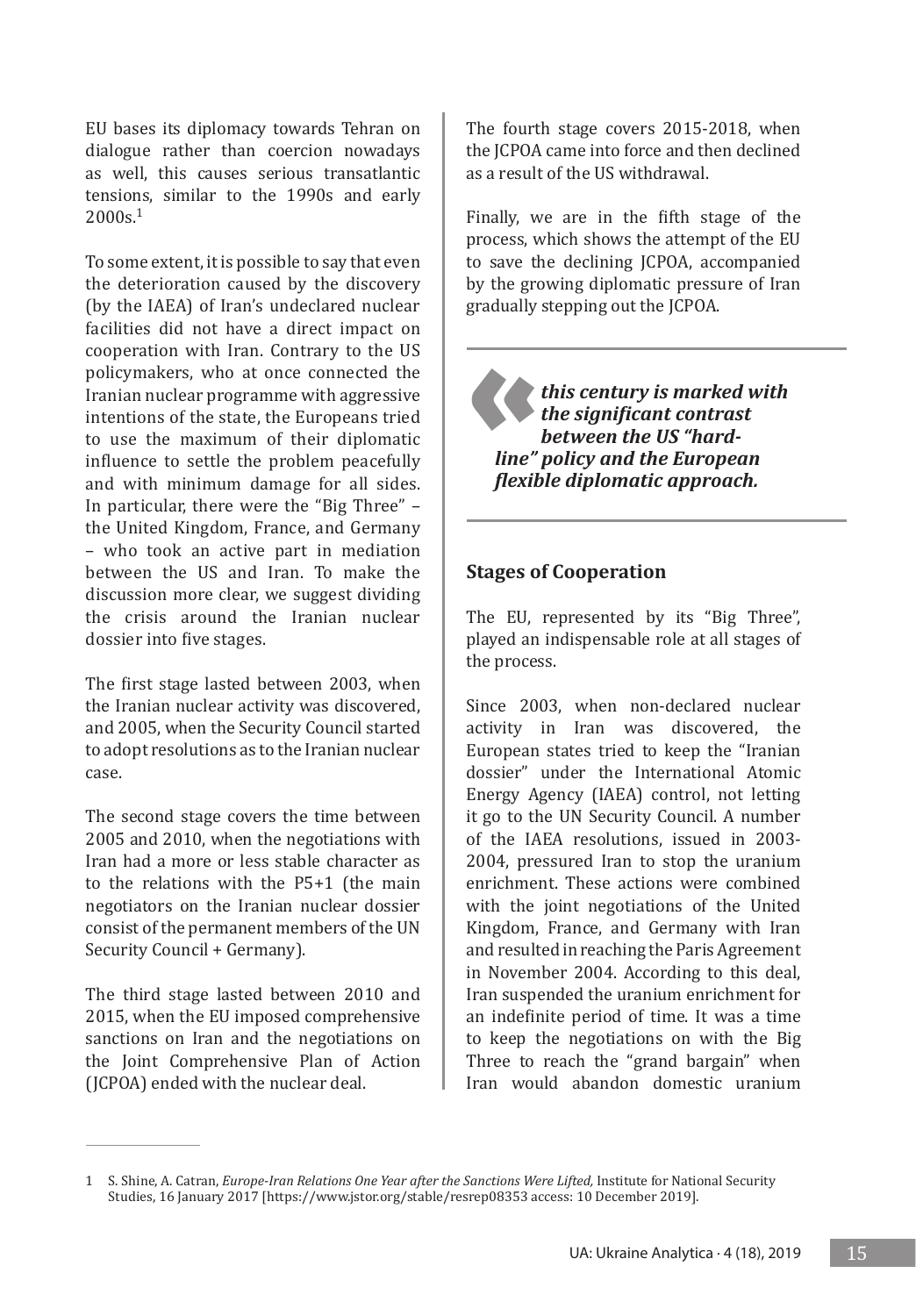enrichment procedure in exchange for political, economic, and trade concessions from the  $FII^2$ 

The Paris Agreement was supposed to sustain the suspension while negotiations on a long-term agreement were in progress; it was important for the continuation of the whole process. In the context of this suspension, the EU3/EU and Iran have agreed to begin negotiations, with a view to reaching a mutually acceptable agreement on long-term arrangements. The main concern was that having the ability to enrich uranium, Tehran could theoretically expand this procedure to be finally able to produce nuclear warheads. Meanwhile for Iran, the right to any nuclear activities within the right to peaceful nuclear use remained a national priority. Therefore, Tehran cancelled its enrichment moratorium in August 2005 when pro-national far-right President Ahmadinejad came to power.<sup>3</sup>

The second phase of the EU-Iranian relations was accompanied by an active inclusion of other negotiators such as Russia and the US, who looked at the Iranian issue from a completely different perspective. However, the inflexibility of the Iranian position over its nuclear programme in 2006 led to a certain convergence of the EU's position with that of the US, therefore having started the only period during which the EU and the US managed to work collaboratively on Iran. The joint dual-track policy started an era of a coherent diplomatic pressure on Iran. In spite of the fact that the "Iranian nuclear dossier" was transferred to the UN Security Council, which adopted a number of resolutions forbidding Iran from continuing the uranium enrichment procedure and demanding it to stop other dual use nuclear activities (1696, 1737, 1747, 1803, etc.), the Europeans still tried to support initiatives that could combine both aims: to save the non-proliferation regime from the emerging nuclear power and to satisfy the Iranian national demands. In this regard, the EU3 first supported the Russian initiative on transferring the enrichment procedure to the Russian territory,<sup>4</sup> and when it failed, initiated the enriched uranium exchange deal between Iran, Brazil, and Turkey, which also ultimately failed.5 We suggest that it happened because Iran never actually was going to make any concessions on its way to legalising the uranium enrichment on its national territory. The idea of strengthening its sovereignty and getting independent nuclear energy is tightly embedded in the Iranian strategic culture, as well as the deep distrust of the international environment, which throughout the history mostly worked against the national interests of Iran.<sup>6</sup> Thus, while agreeing to the options mentioned above, Iran just tried to gain some time for its uranium enrichment programme, thoroughly looking for the chance to avoid the suggested initiatives.

The third phase could be characterised by the decline of trust between Iran and the EU3, who finally joined the comprehensive US sanctions against Iran, including the

<sup>2</sup> *Tehran Agrees to Nuclear Freeze,* "Guardian", 8 November 2004 [https://www.theguardian.com/world/2004/nov/08/politics.eu access: 21 December 2019].

<sup>3</sup> B. Kaussler, *From Engagement to Containment: EU–Iran Relations and the Nuclear Programme,* 1992–2011, "Journal of Balkan and Near Eastern Studies", 14:1, 53-76, 20 March 2012 [https://doi.org/10.1080/19448953.2012.656935 access: 27 December 2019].

<sup>4</sup> L. Beehner, *Russia's Nuclear Deal with Iran,* Council on Foreign Relations, 28 February 2006 [https://www.cfr.org/backgrounder/russias-nuclear-deal-iran].

<sup>5</sup> G. Tol, *The Turkey-Brazil-Iran Nuclear Deal: Another Missed Opportunity?,* Middle East Institute, 24 May 2010 [https://www.mei.edu/publications/turkey-brazil-iran-nuclear-deal-another-missed-opportunity].

<sup>6</sup> V. A. Utgoff (ed.), *The Coming Crisis: Nuclear Proliferation, U.S. Interests, and World Order,* MIT Press: Cambridge, Mass. 2000, pp. 87-122.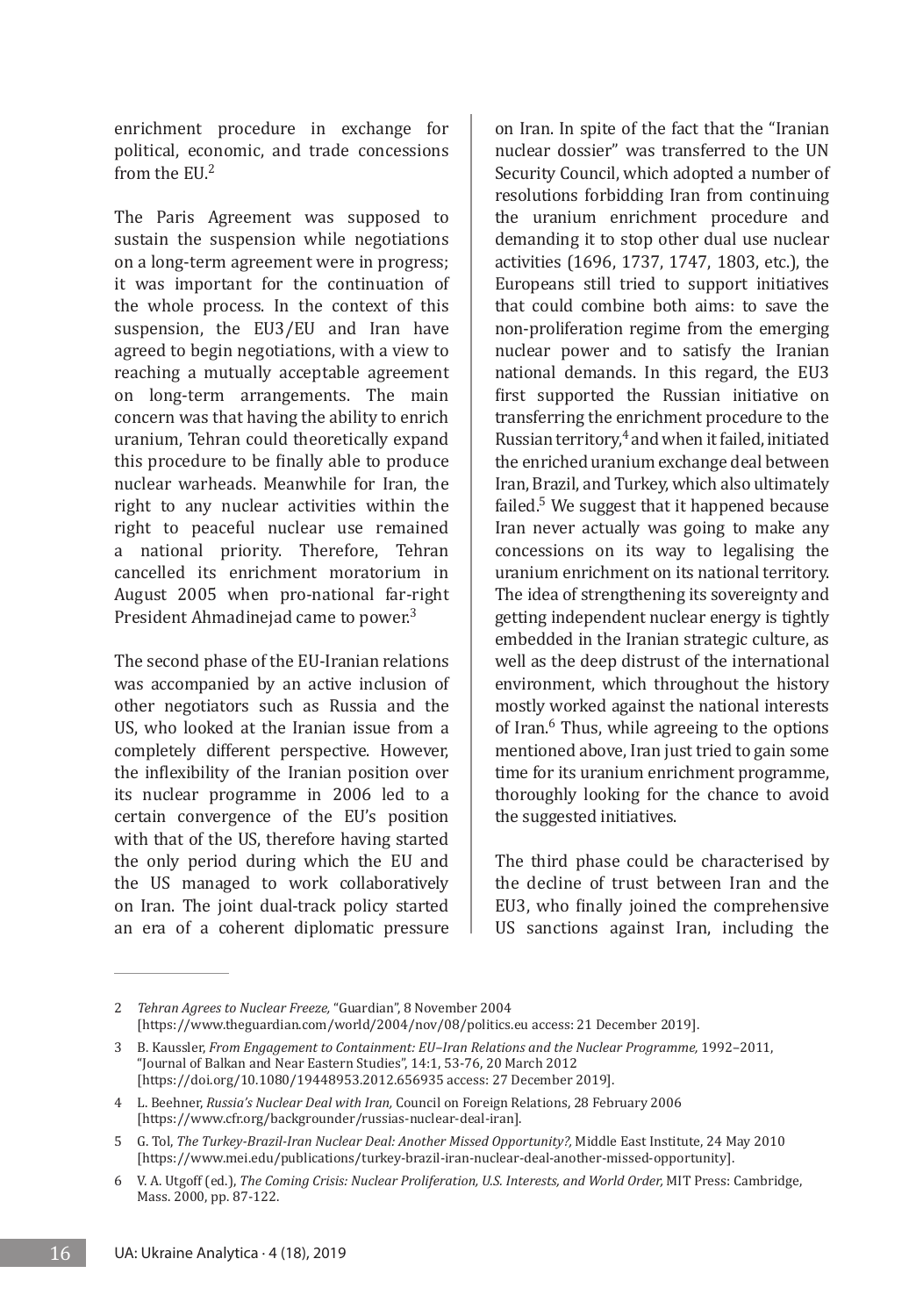embargo on oil and gas as well as precious metals, which remained the main sources of the national income for Iran. The Iranian state was switched off from the SWIFT system, which also caused great damage to the Iranian economy in general. As a result, Iran lost one quarter of its exports income at once, while the EU gained significant bargaining leverage in pushing Tehran towards the "grand bargain".7 It is considered that the serious economic decline that accompanied the state in 2013 had resulted in the presidential victory of Hassan Rouhani, whose main slogan was starting negotiations with the West over the Iranian nuclear programme. Moreover, Rouhani was famous as the main negotiator of the Paris Agreement of 2004.

At the end of this stage, both sides made mutual concessions, having signed the Joint Comprehensive Plan of Action (JCPOA) in 2015. In spite of the fact that the JCPOA could be considered a significant Iranian diplomacy victory (winning the right to uranium enrichment), the number of limitations imposed on Iran increased the break-out time (for Iran to become a nuclear state) and therefore served as the main security insurance for Europe and the world.

The fourth stage became known for two contradictory tendencies. On the one hand, sanctions were lifted from Iran. That was the right moment for the resumption of contacts, and signing agreements between European countries and Iran; many advanced European companies started to occupy Iranian markets. On the other hand, the decision of President Trump to withdraw from the JCPOA in 2018 put the Europeans in front of a hard choice: to break the transatlantic unity or to bury the deal that brought some stability to the EU-Iranian relations. Historically, it seems logical that for the cooperation with Iran is more attractive for the EU than it is for the US, especially regarding economic issues. And, of course, the role of Donald Trump is quite crucial – his impulsive actions and the desire to undo the previous administration's achievements play not the last role in the US decision. It was considered that the visit of President Macron to Washington, DC, in April 2018 was a bid to persuade President Trump to save the Iranian deal, $8$  which Europe was greatly concerned about. Unfortunately, this plan failed due to Trump's personal attitude towards Iran and it also showed one of the first cracks in the Euroatlantic unity, which later led to a more serious crisis.

**the decision of President Trump** *to withdraw from the JCPOA in 2018 put the Europeans in front of a hard choice: to break the transatlantic unity or to bury the deal that brought some stability to the EU-Iranian relations*

The fifth stage, which is currently developing, shows a clear tendency of the collapsing JCPOA with regard to the inability of the EU to save the deal in spite of the loud political statements of the European leaders that they would follow the deal. The reason is that the American sanctions imposed as the consequence of the US withdrawal from the deal had actually frozen the cooperation of the biggest European enterprises with Iran, as the US dollar is still the main currency of the international trade.

<sup>7</sup> S. Shine, A. Catran, *Europe-Iran Relations One Year after the Sanctions Were Lifted,* Institute for National Security Studies, 16 January 2017 [https://www.jstor.org/stable/resrep08353 access: 10 December 2019].

<sup>8</sup> *Can Macron's White House Visit Save the Iran Deal?,* "Local News", 22 April 2018 [https://www.thelocal.fr/20180422/can-macrons-white-house-visit-save-the-iran-deal].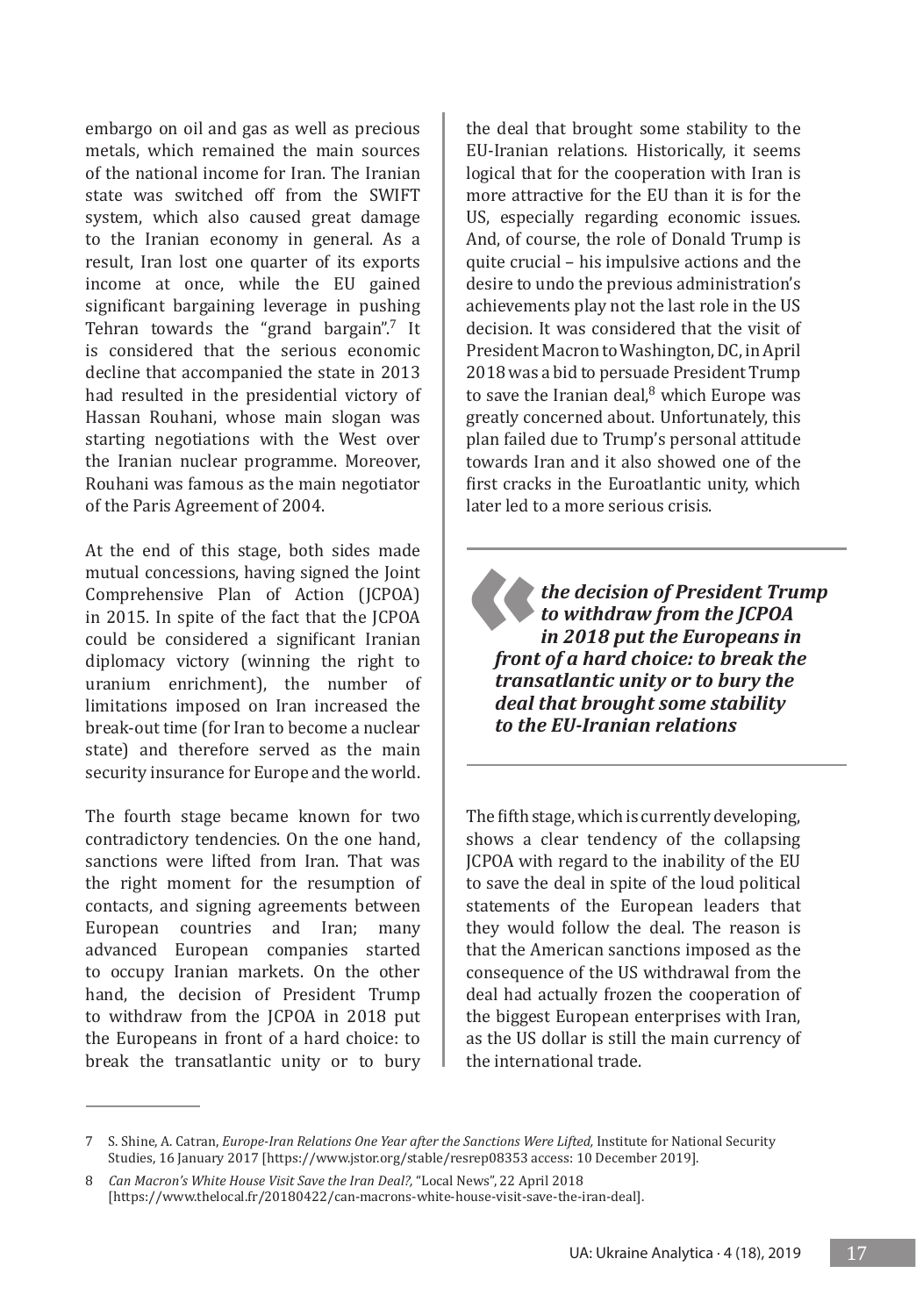The renewed US sanctions against Iran have damaged the Iranian economy. Iran's president has said that the US sanctions have cost Iran \$200 billion in lost foreign income and investment over the past two years. "Iran would have earned \$200 billion surplus income...if the country were not involved in an economic war." Hassan Rouhani said.<sup>9</sup> After the deal was implemented, Iran's economy bounced back and GDP grew 12.3%, according to the Central Bank of Iran. But much of that growth was connected with the oil and gas industry, and the recoveries of other sectors were not as significant as many Iranians had hoped.

Thus, after the US withdrawal from the deal, the reinstatement of the US sanctions in 2018 – particularly those imposed on the energy, shipping, and financial sectors – caused foreign investment to dry up and hit oil exports. Since the United States abandoned the deal in 2018, Iran has lost 90% of its oil exports, a key source of revenue. The result of the sanctions is obvious for the economy, as according to the International Fund, Iran's GDP contracted an estimated 4.8% in 2018.<sup>10</sup> The unemployment rate meanwhile rose from 14.5% in 2018 to 16.8% in 2019.<sup>11</sup> The US-Iran relations have become more complicated because of the recent strikes on Saudi oil facilities. The United States saw this as an "act of war" and blames Iran, although Tehran denies any role in the attacks that hit two of the kingdom's most important oil facilities.12

### **INSTEX: Way out or Waste of Time?**

Trying to fix the deal, the Europeans have developed a separate mechanism of trade with Iran, the so-called INSTEX, aimed at trading with Iran bypassing the US sanctions. INSTEX was a creation of France, Germany, and the UK and was launched in January 2019. Recently six more European countries have joined the INSTEX mechanism -Belgium, Denmark, Finland, the Netherlands, Norway, and Sweden, which demonstrates European efforts to facilitate legitimate trade between Europe and Iran. For the time being, it is still not working, while Iran uses diplomacy of graduated pressure since June 2019, as its "strategic patience" is over: Each month it takes one more step of withdrawal from the JCPOA, threatening Europe that it would have to break the deal if the EU is not able to fix it. INSTEX cannot directly resist the Trump administration's "maximum pressure" campaign, nor can it fully deliver on the JCPOA's economic promises. However, given its focus on humanitarian trade, INSTEX can play an important role in securing Iran and the Iranian people.<sup>13</sup>

Several UN Security Council resolutions required Iran to cooperate fully with the IAEA's investigation of its nuclear activities, suspend its uranium enrichment programme, suspend its construction of a heavy-water reactor and related projects, and ratify the Additional Protocol<sup>14</sup> to its

<sup>9</sup> *Iranian President Says U.S. Sanctions Have Cost Country \$200 Billion,* "Radio Free Europe / Radio Liberty", 31 December 2019 [https://www.rferl.org/a/iranian-president-says-us-sanctions-have-cost-country-200 billion/30354022.html access: 01 January 2020].

<sup>10</sup> International Monetary Fund [https://www.imf.org/en/Countries/IRN].

<sup>11</sup> *Six Charts that Show How Hard US Sanctions Have Hit Iran,* "BBC News", 9 December 2019 [https://www.bbc.com/news/world-middle-east-48119109 access: 01 January 2020].

<sup>12</sup> *Saudi Offers 'Proof' of Iran's Role in Oil Attack and Urges US Response,* "Guardian", 18 September 2019 [https://www.theguardian.com/world/2019/sep/18/saudi-oil-attack-rouhani-dismisses-us-claims-of-iran-roleas-slander].

<sup>13</sup> E. Batmanghelidj, S. Shah, *Protecting Europe-Iran Trade to Prevent War: A Provisional Assessment of INSTEX,* European Leadership Network, 27 June 2019 [https://www.europeanleadershipnetwork.org/wp-content/ uploads/2019/06/ELNBB-INSTEX-June-27-2019-ADVANCE-COPY.pdf].

<sup>14</sup> *Additional Protocol,* "Safeguards Legal Framework", IAEA [https://www.iaea.org/topics/additional-protocol].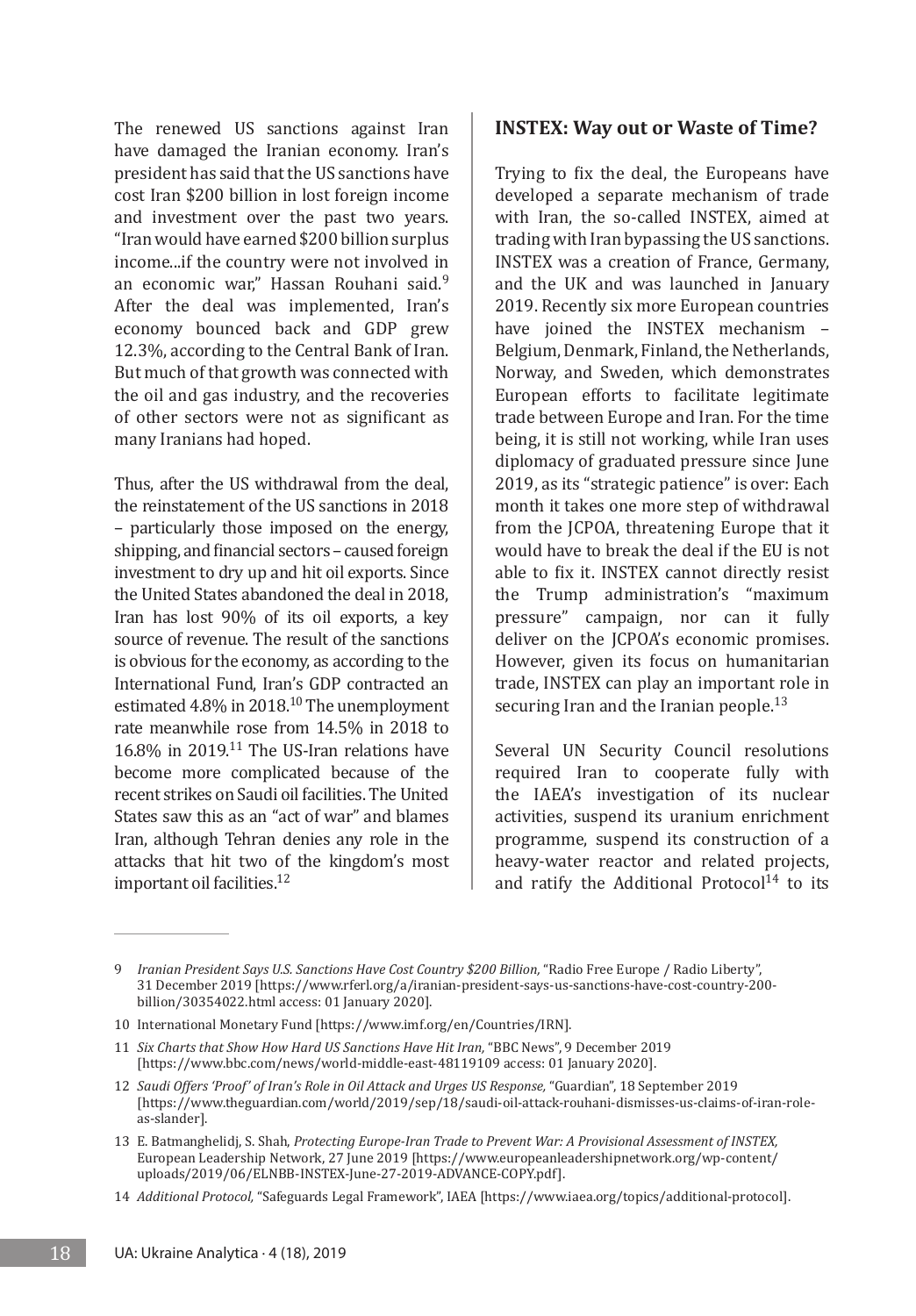IAEA safeguards agreement. Although the Additional Protocol is not obligatory for signing, it plays a crucial role, as it increases the agency's ability to investigate undeclared nuclear facilities and activities by increasing the IAEA's authority to inspect certain<br>nuclear-related facilities and demand nuclear-related facilities and information from member states. Iran signed such a protocol in December 2003 and agreed to implement the agreement pending ratification; however, it never ratified it. There were high expectations that Tehran ratifies the Additional Protocol after the JCPOA was signed, but as Iranians are dragging their feet with ratification until the ultimate lift of sanctions, it has never been done.

Nevertheless, before July 2019, all official reports and statements from the United Nations, the European Union, the IAEA, and the non-US participating governments indicated that Iran has complied with the JCPOA and related UN SC Resolution 2231 requirements.15

Now, month by month, Iran publically announces the gradual stepping away from the basic JCPOA restrictions. In November 2019, a report from IAEA Acting Director General Cornel Feruta declared that Tehran has also started to conduct JCPOA-prohibited uranium enrichment, as well as research and development activities, at its enrichment facility located at Natanz.<sup>16</sup>

For now, the Iranian public behaviour should be seen not as a change of strategy, but as a consistent diplomatic pressure. Having become disappointed in the "reconciliation line" where its adherence to the JCPOA was never enough for saving the deal, Tehran has gradually transferred from the "carrots" to the "sticks" diplomacy. It seems Iran warns everyone about its gradual violation of the agreement to receive something more crucial from European countries, trying to make Europe act even at the cost of worsening relations with the US.

### **Conclusions**

Summing up, let us say that the role of the EU has always been crucial to resolving the crisis around the Iranian nuclear programme. Retaining its comprehensive non-proliferation concern, the EU is still the "good cop" in its diplomatic pressure over Iran. It can be explained not only by the traditional reliance on soft power peculiar to the EU, but also by the close economic ties between the EU and Iran as well as certain geographic proximity, which account for the high interest of the EU states in stabilising the situation around Iran.

**Retaining its comprehensive** *non-proliferation concern, the EU is still the "good cop" in its diplomatic pressure over Iran*

However, the situation around the "Iranian nuclear dossier" shows that in spite of its important role in the international system, the EU cannot defend its interests on its own. The sanctions the US imposed on Iran, cutting it off from the main sources of income (such as the energy field), turned out to be impossible to overcome by the EU states. And the problem is not the lack of their

<sup>15</sup> *Verification and Monitoring in the Islamic Republic of Iran in Light of United Nations Security Council Resolution 2231 (2015),* GOV/INF/2019/9, IAEA, 8 July 2019 [https://www.iaea.org/sites/default/files/19/07/govinf2019-9.pdf].

<sup>16</sup> *Cornel Feruta, Acting Director General's Introductory Statement to the Board of Governors,* IAEA, 21 November 2019 [https://www.iaea.org/newscenter/statements/introductory-statement-to-the-board-of-governors-21 november-2019].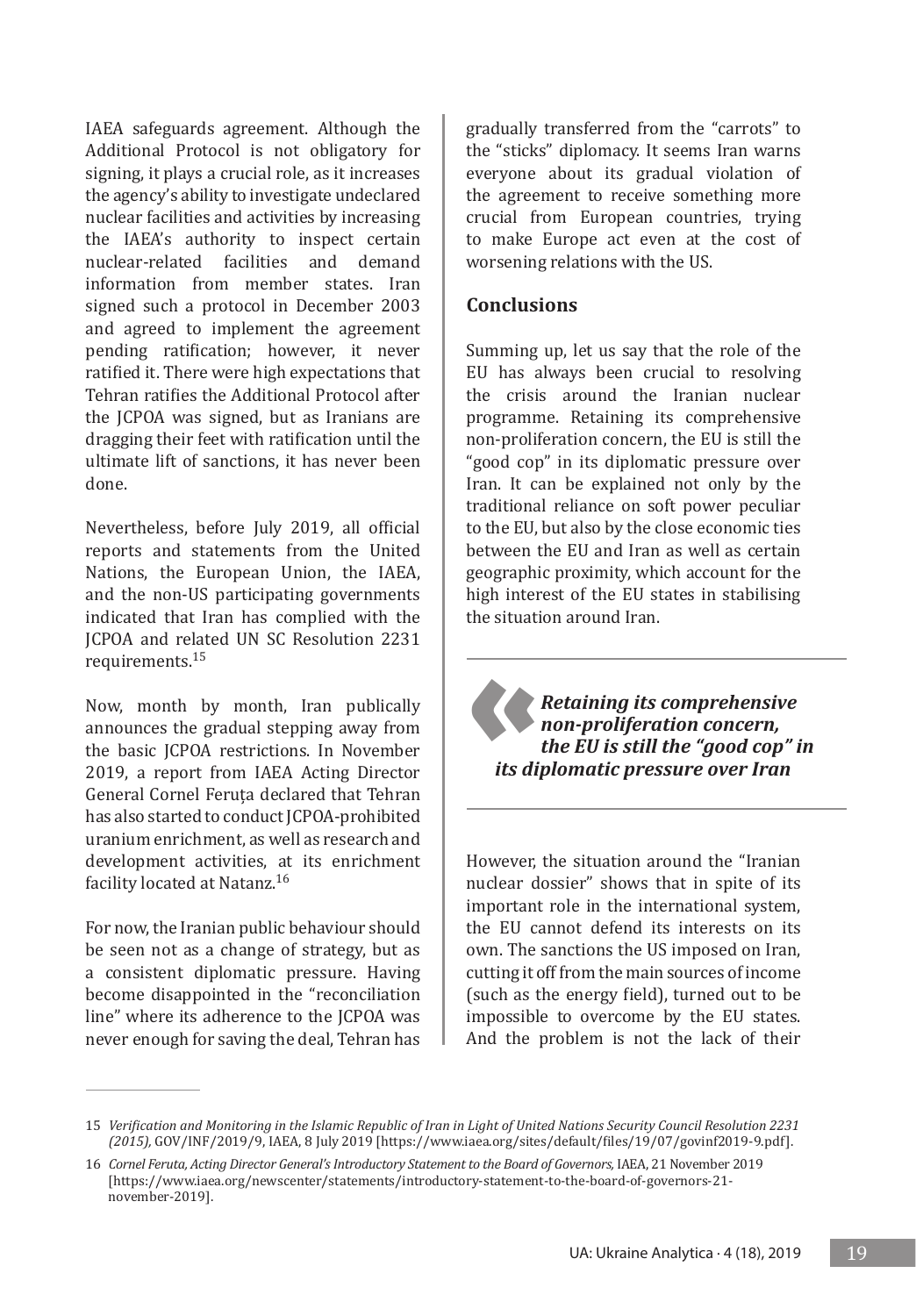political will to preserve the JCPOA, which clearly and officially exists as the official EU policy towards Iran. The real problem is the inefficiency of economic mechanisms, which were not able to protect the EU citizens and big enterprises from abandoning trade relations with Iran due to the unbearable costs of the consequences of retaining the deal.

Therefore, lessons from the past and the present show that without the participation of the US, the EU is still not capable to influence Iran's behaviour in a way it has a potential to do. There are two kinds of news here: the good and the bad. The good news is that recently the EU approach has shown certain strategic autonomy from the US and the INSTEX mechanism is a good example of the seriousness of this approach. The bad news is that up to now all the EU attempts to save the nuclear deal have possibly been in vain, as in spite of a possible loophole in the US sanctions there will not be serious possibilities to avoid the US economic barrier in trading with Iran. In the meantime, the tendency is clear: The more independent initiatives the EU will use in breaking up the fences built up by their transatlantic ally and the more effective they will turn out to be, the more efficient the role of the EU will be.

*Polina Sinovets, PhD, is the Head of the Odessa Centre for Nonproliferation. She is an associate professor, Faculty of International Relations, Political Science, and Sociology, at Odessa National I.I. Mechnikov University. In 2004, she defended a PhD in Nuclear Deterrence in US and Russian Policy after the Cold War at Kyiv Institute of Global Economy and International Relations. Between 2003 and 2012, she worked for the Odessa branch of the National Institute of Strategic Studies. Sinovets was a visiting fellow at Monterey J. Martin Nonproliferation Center in 2006, a fellow at NATO Defense College in 2015, and a Fulbright scholar in 2017-2018. She has more than 70 publications in international and Ukrainian academic papers.*

*Valeriia Gergiieva is a PhD candidate at the Faculty of International Relations, Political Science, and Sociology, at Odessa I. I. Mechnikov University. She is also a Junior Research Fellow at the Odessa Center for Nonproliferation. Gergiieva was a visiting fellow at the James Martin Center for Nonproliferation Studies (CNS) of Middlebury Institute for International Studies in Monterey, California, Fall 2019. Her main research interests are the US nonproliferation policy, nuclear programmes of North Korea and Iran.*